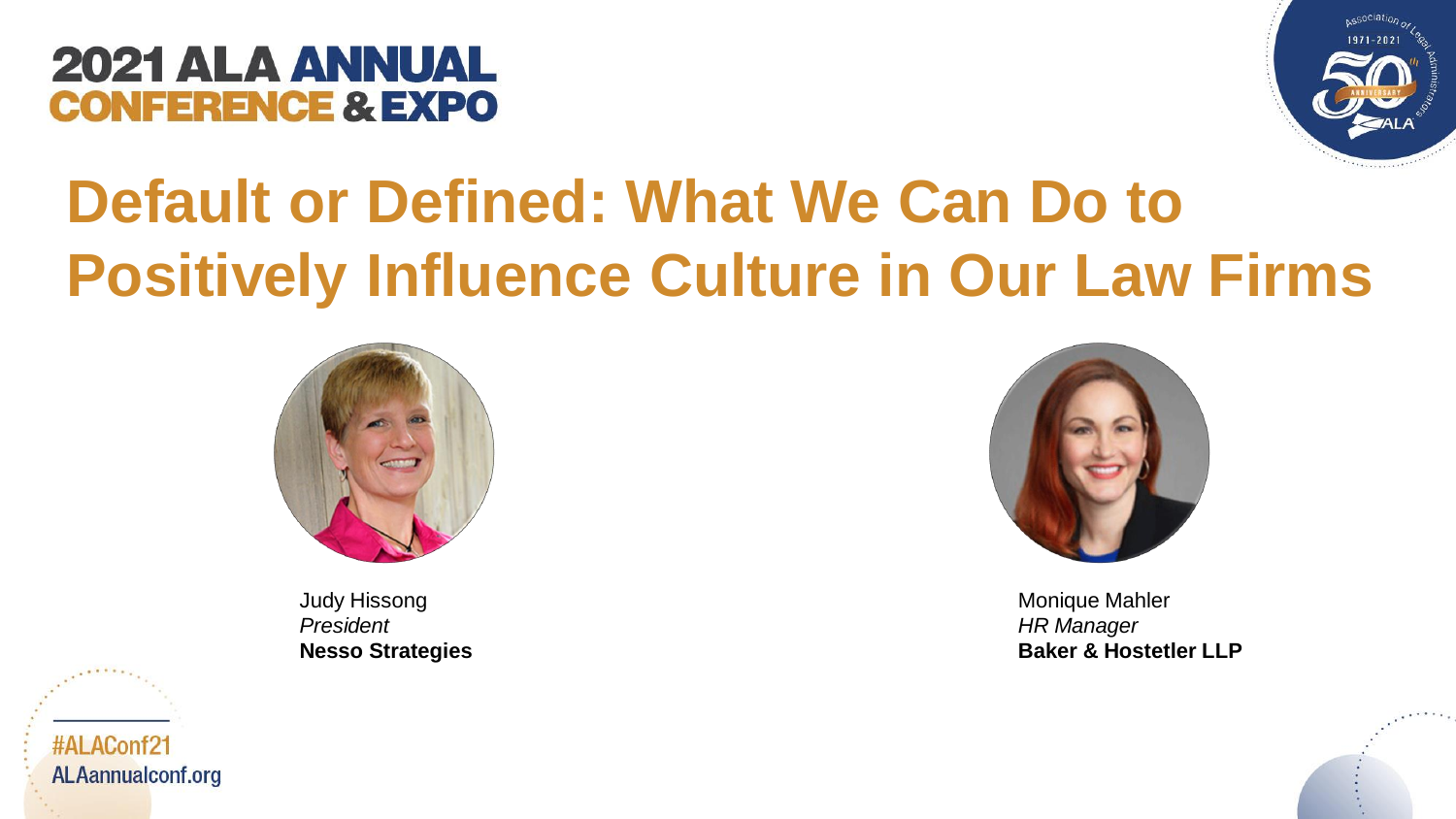

# Default or Defined: What We Can Do to Positively Influence Culture in Our Law Firms

with Judy Hissong and Monique Mahler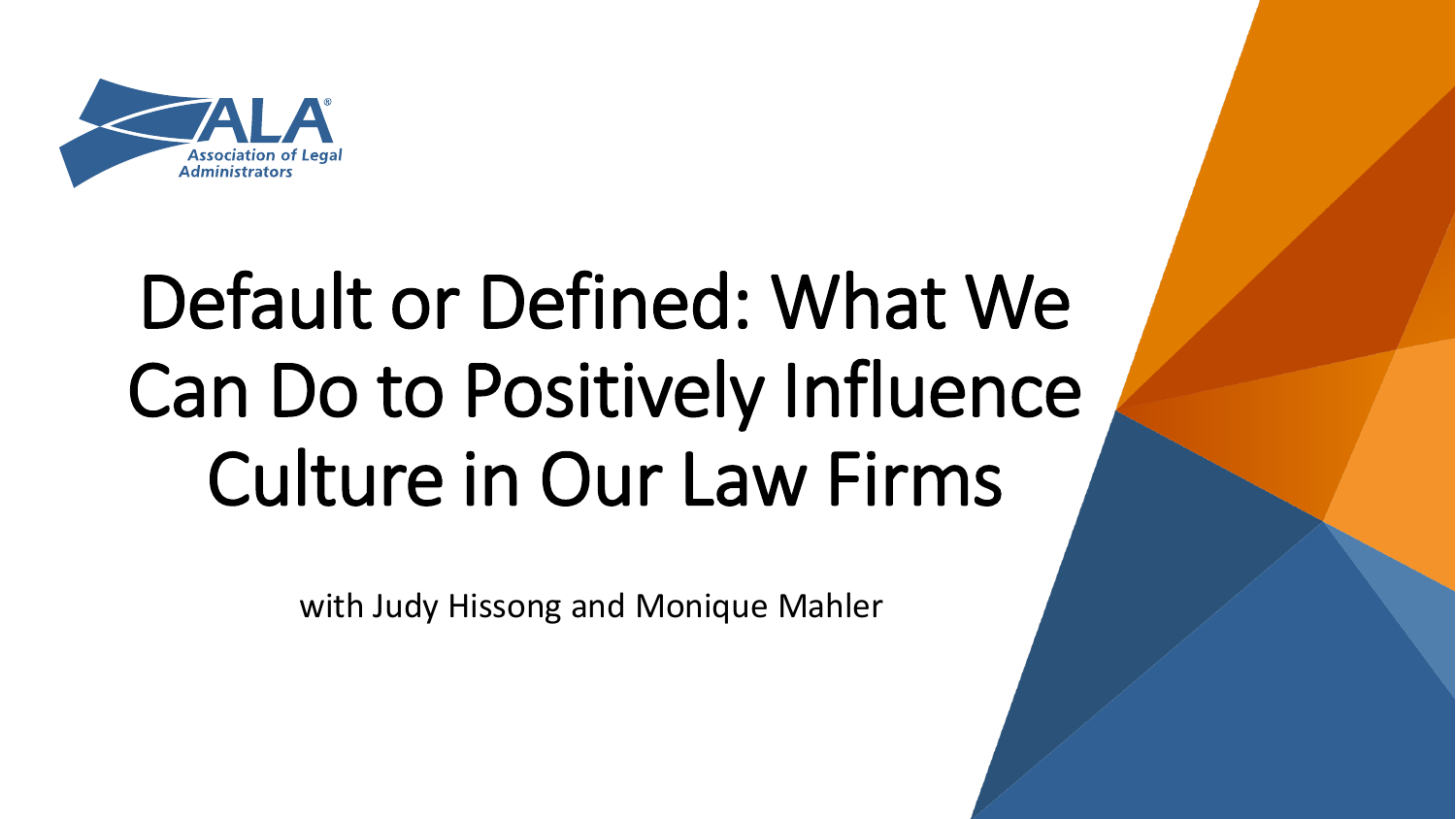

I'm going to tell my kids this was  $2020 - 2021$ 

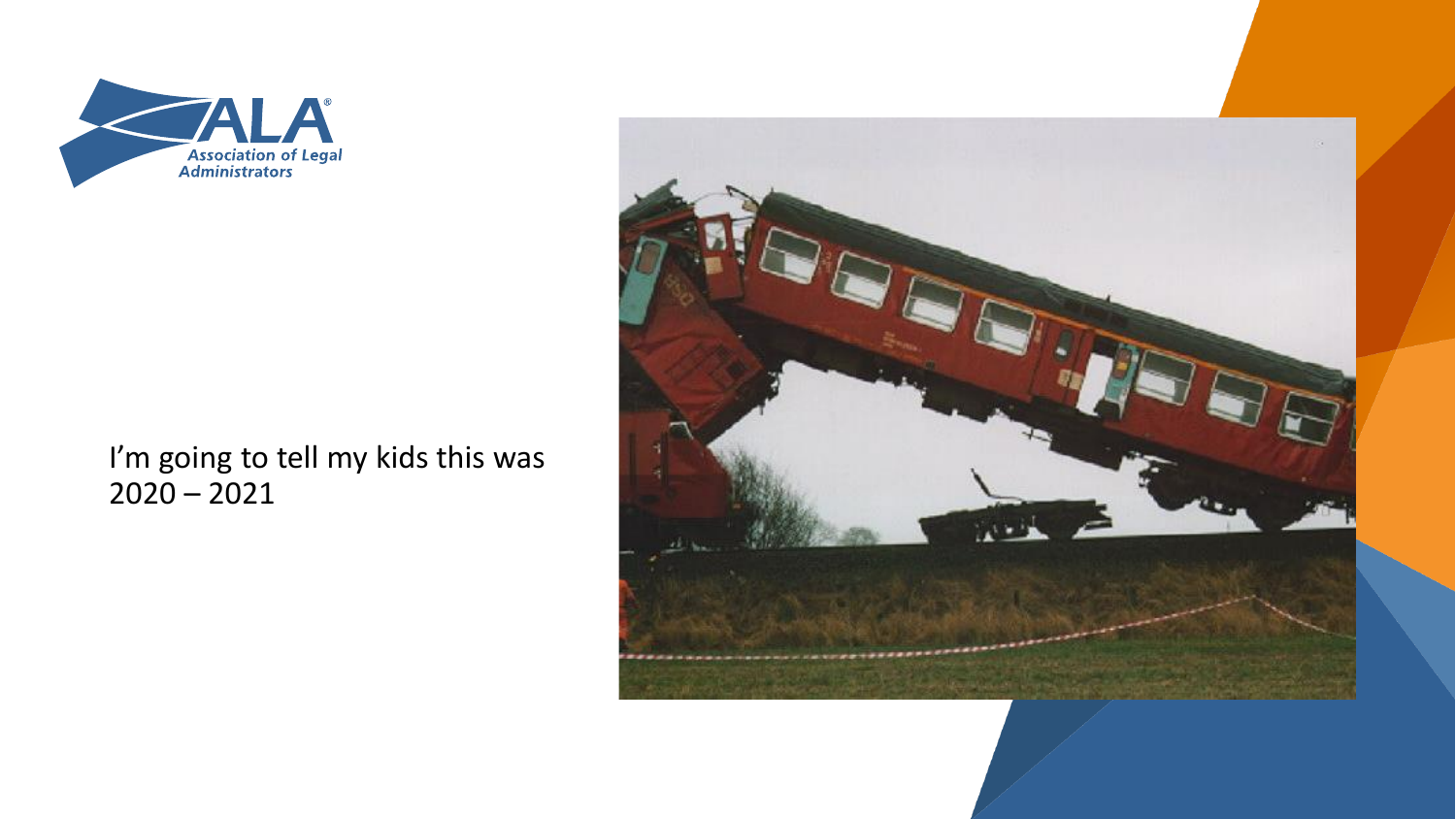

## What is culture?

It is the shared beliefs, values, and mindsets that are established by leaders, and that are passed along by communication and reinforced by behaviors and perception.

These shared beliefs influence the people in the organization from how they dress to how well the perform the functions of their jobs.

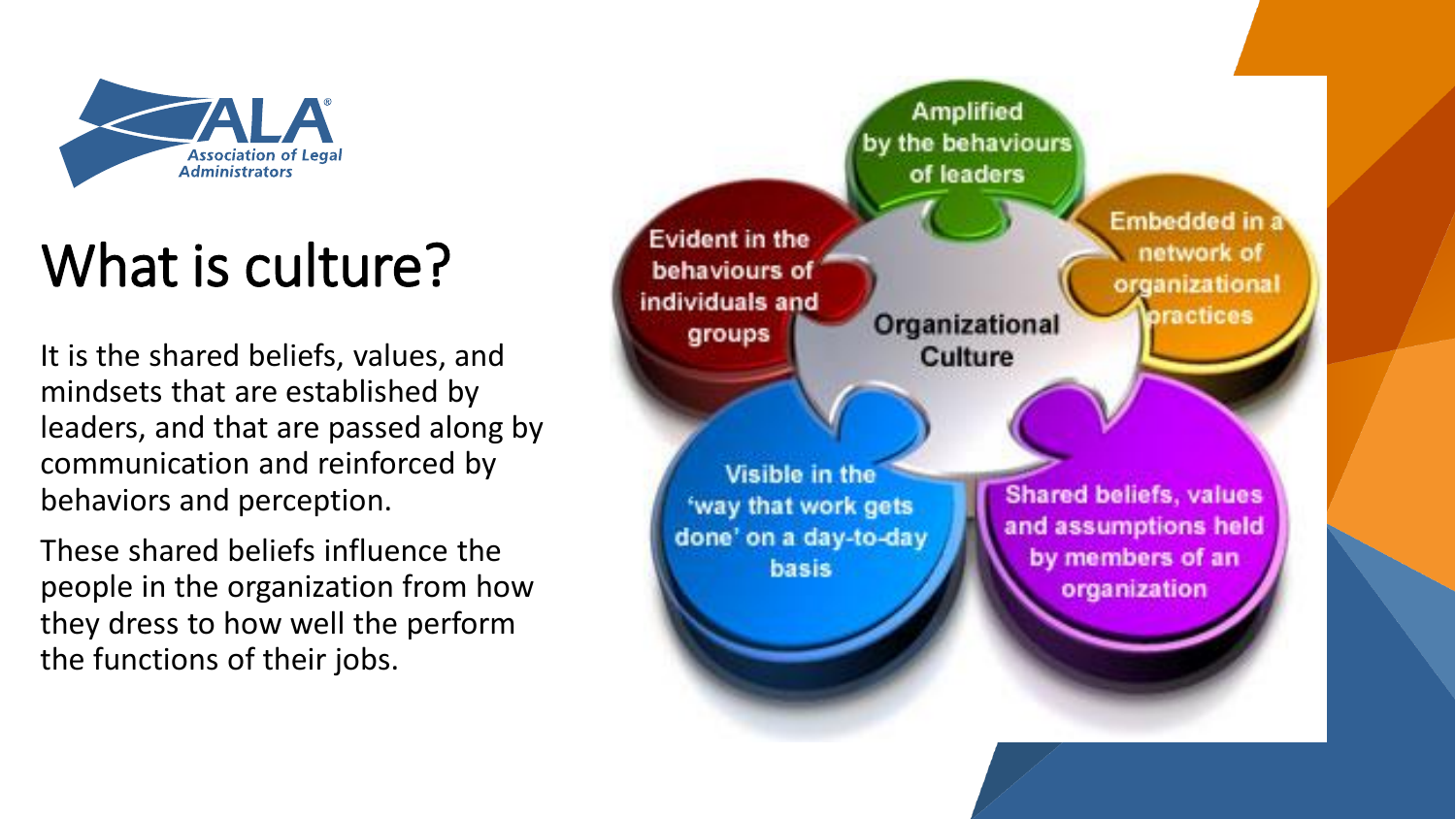

### Culture is the core of any organization

- Is learned by observation an interaction
- One person does not create culture alone it is influenced by the experiences individuals have in it and bring to it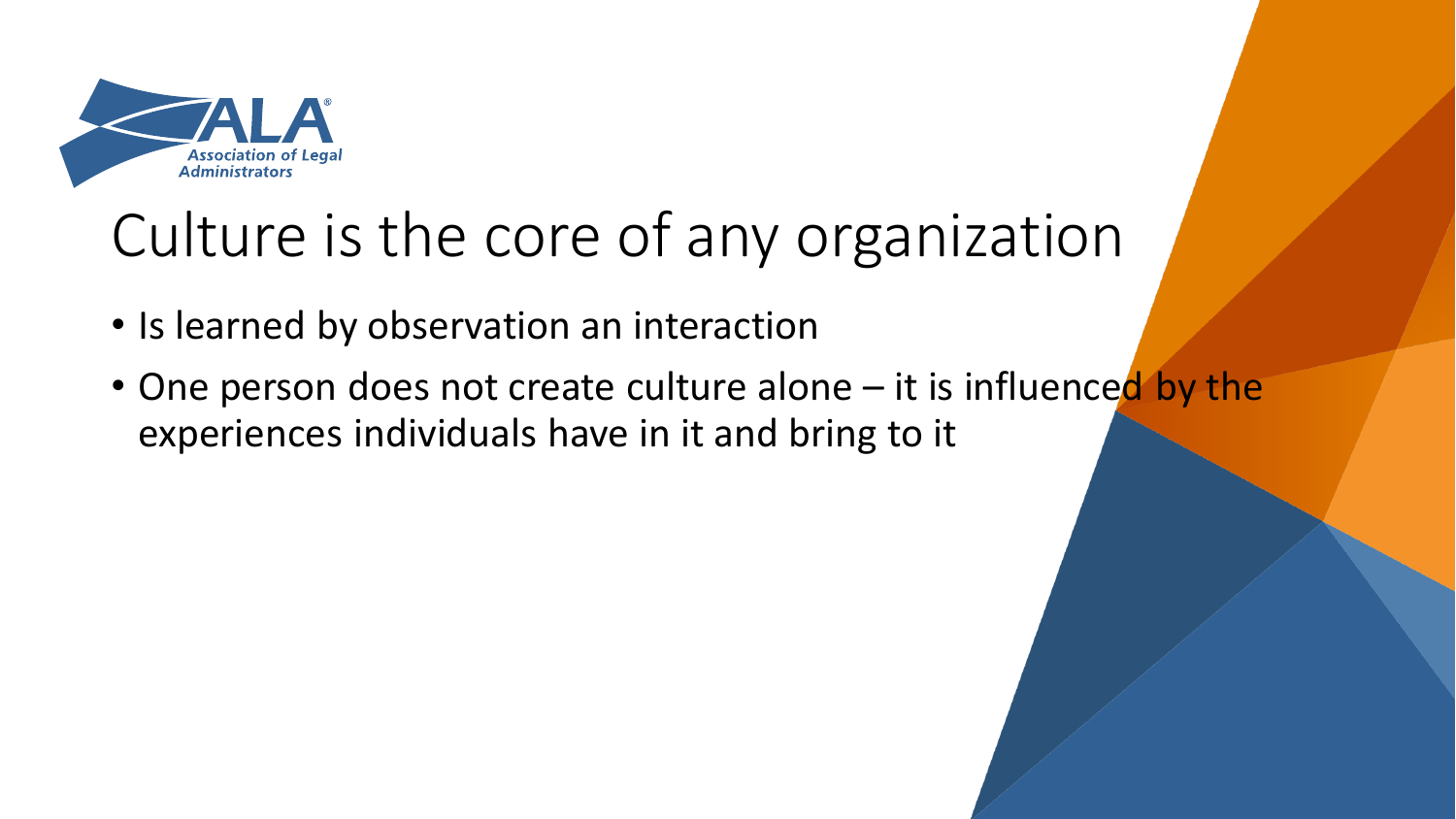

Values

- Values guide the actions of the members of the organization
- How do you track values alignment?
	- One way
	- Second way
	- Third way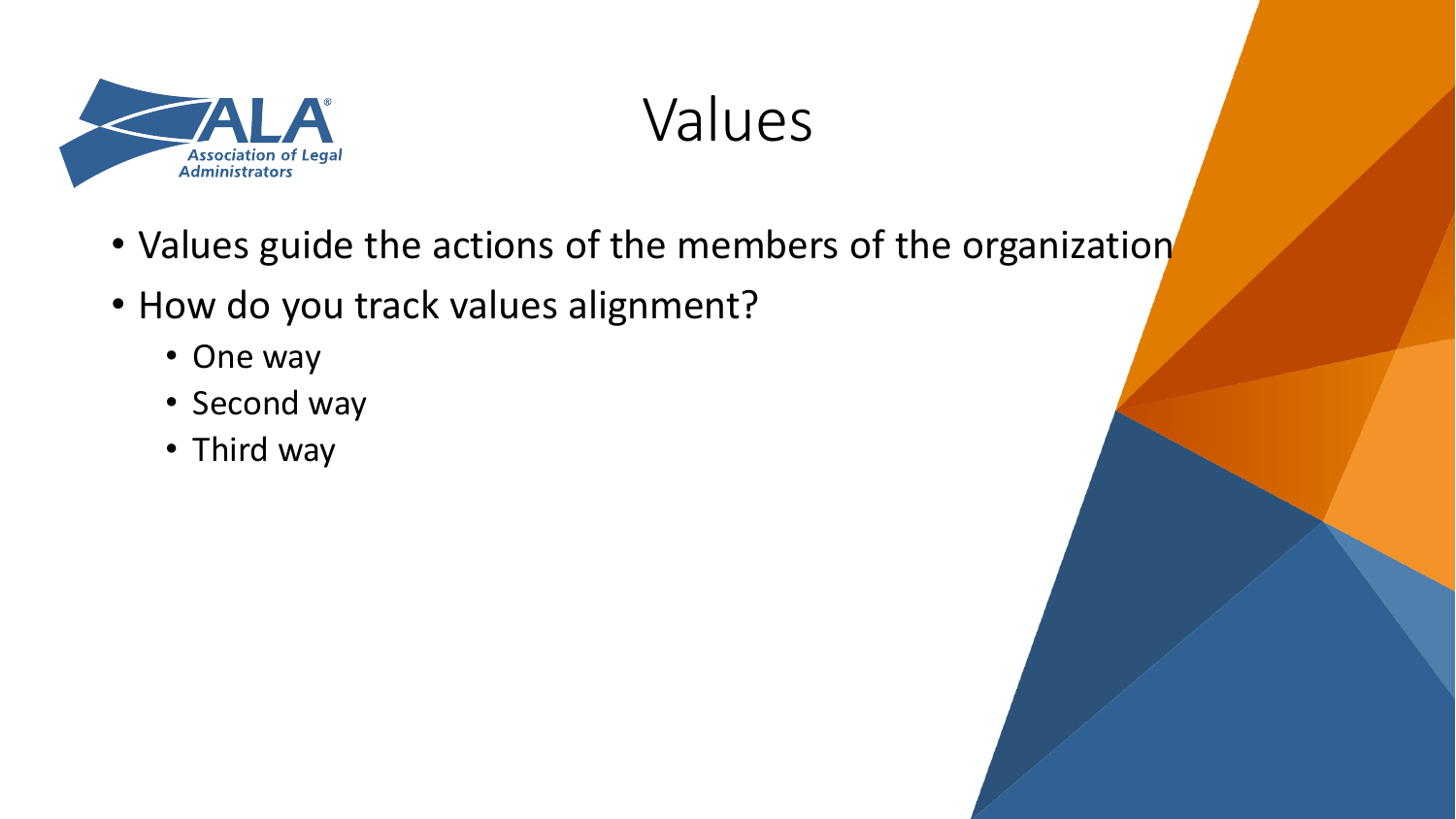#### **Organization Mindsets**



**IQ** ORConsulting O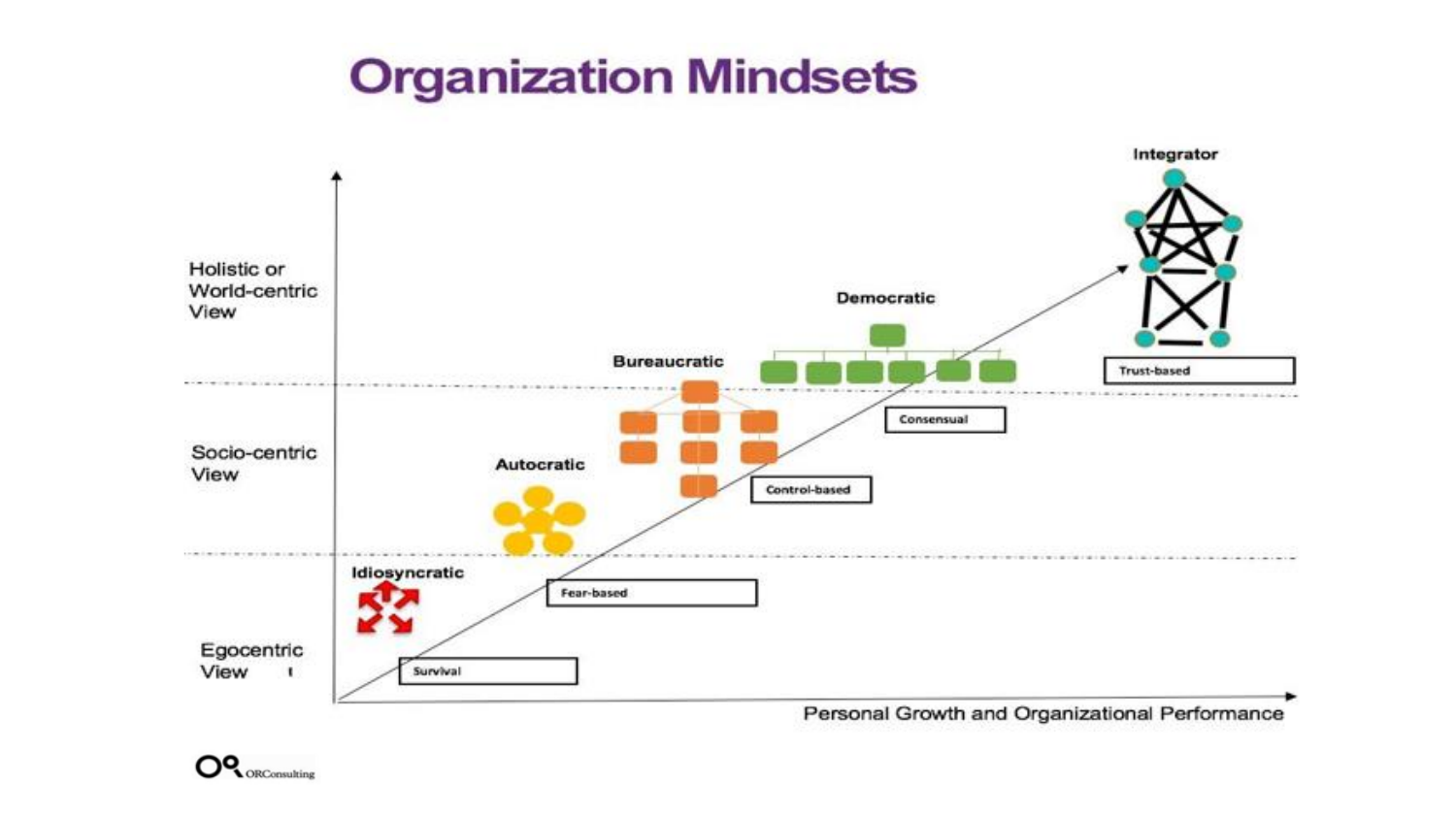

#### **Decisions**



"Quick, let's make the decision<br>before everyone else shows up!"

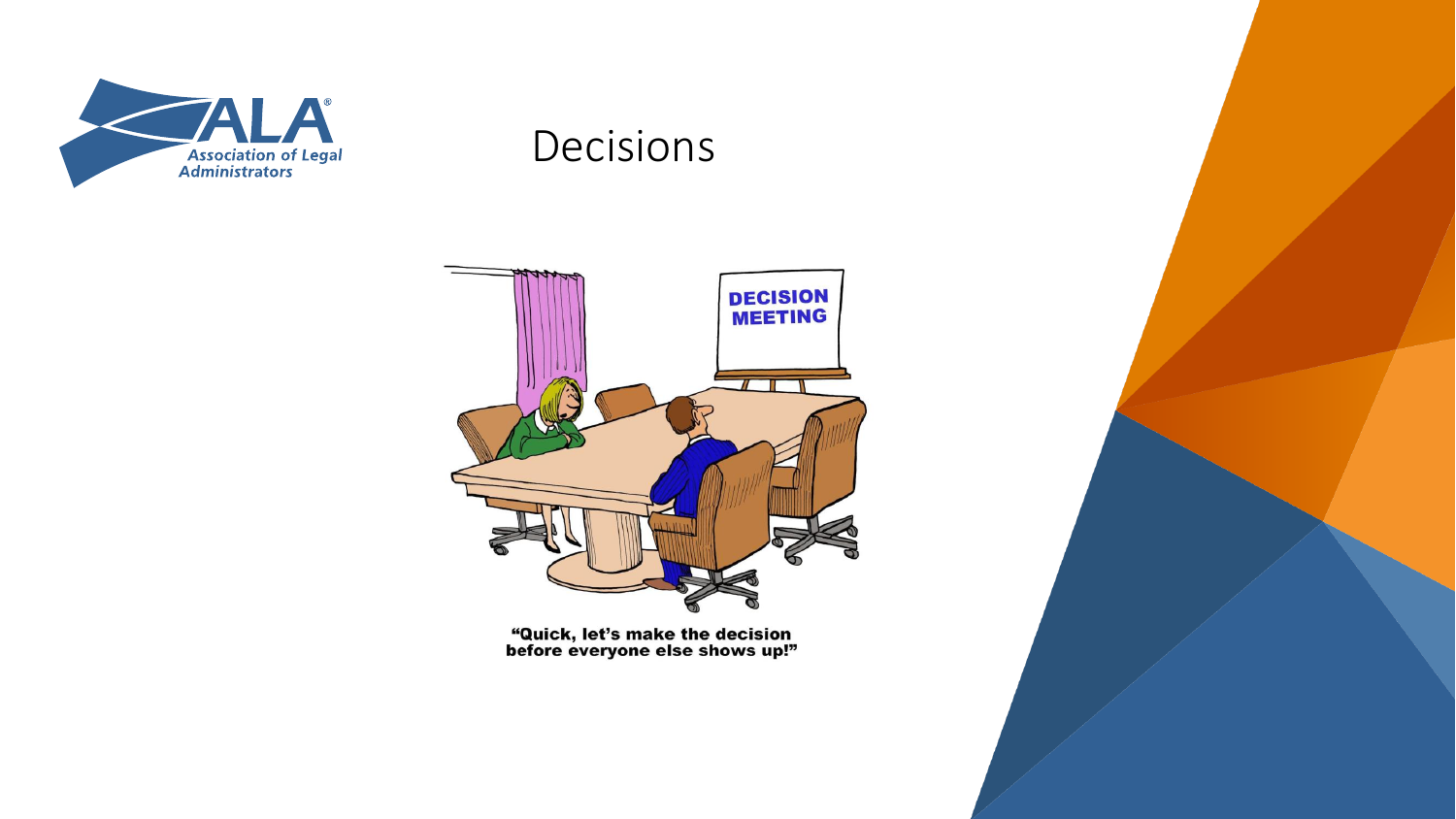

Habits and Systems

- What got us here won't get us there
- Transparency
- Groups

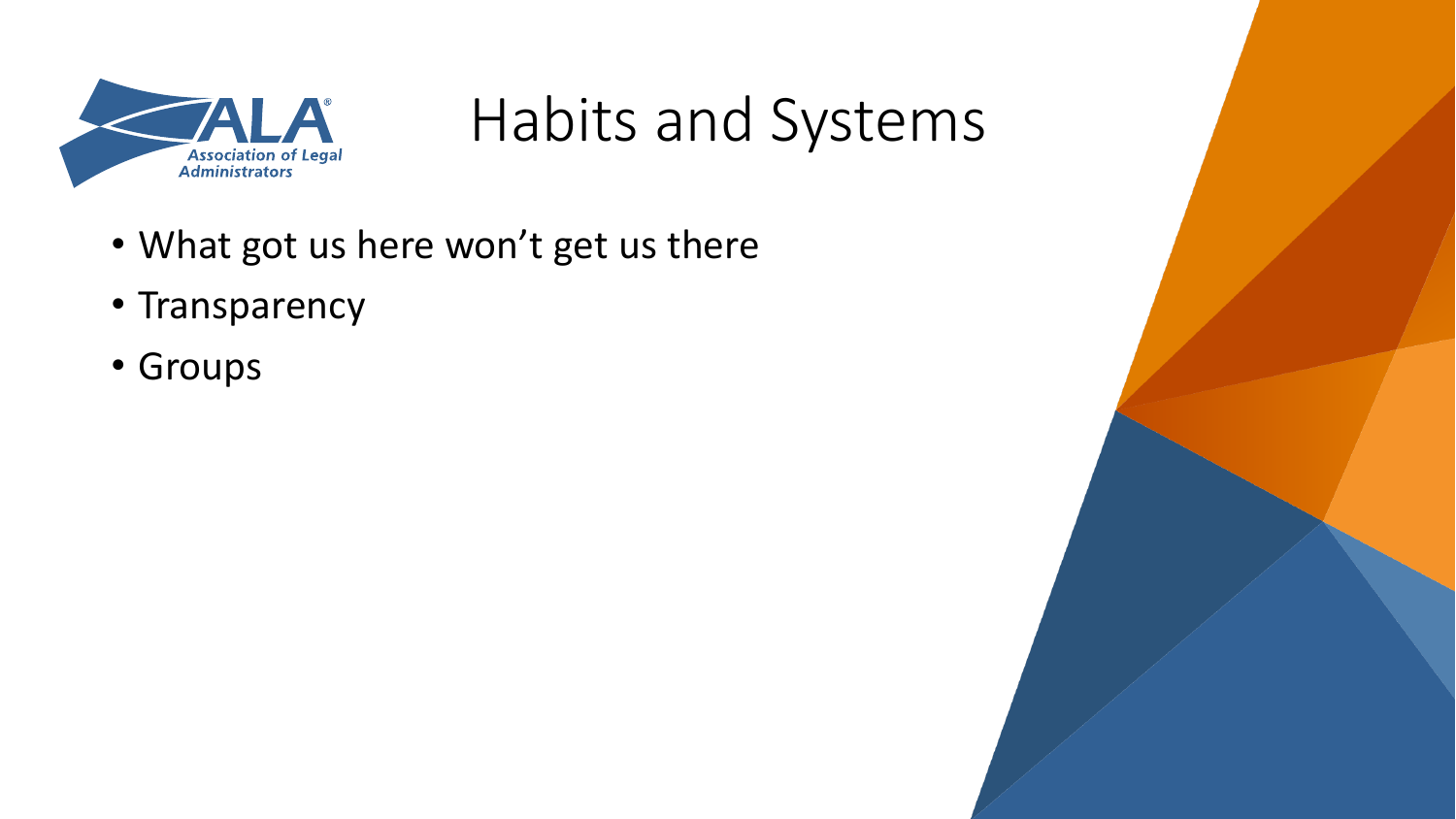

#### Actions

- Purpose, Strategy and Culture alignment
	- Why do we do what we do
	- What are our goals
	- How do our actions serve our values and purpose
	- How do we achieve our goals